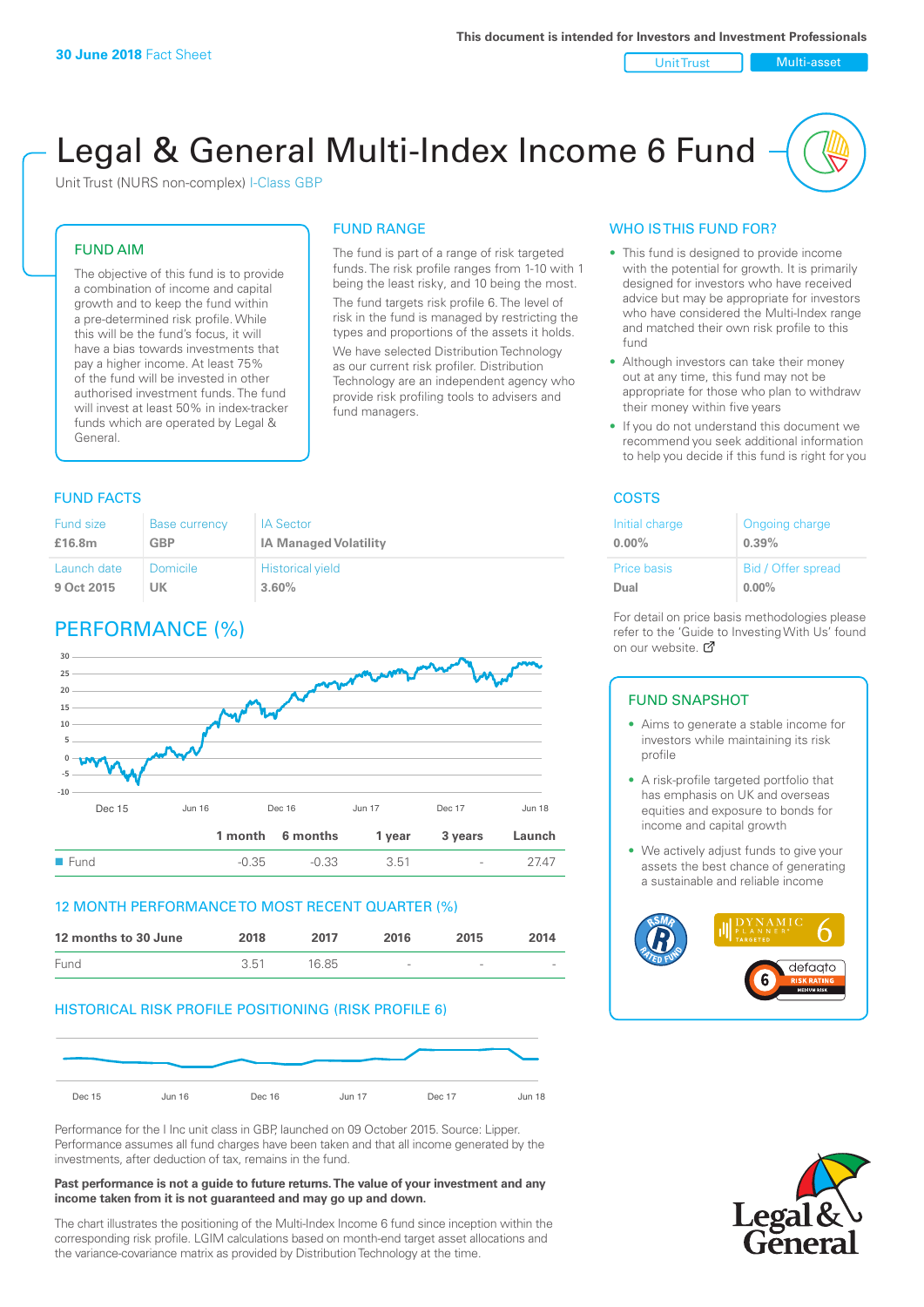## Legal & General Multi-Index Income 6 Fund

Unit Trust (NURS non-complex) I-Class GBP

## PORTFOLIO BREAKDOWN

All data source LGIM unless otherwise stated. Totals may not sum due to rounding.





## FUND MANAGERS

The fund managers have responsibility for managing the multi-index fund range. They are part of the Multi-Asset Funds (MAF) team in LGIM. This team focuses on designing and managing multi-asset funds that are tailored to match the specific objectives of various client types. The team sits within a wider Asset Allocation team which combines both depth of experience with a broad range of expertise from different fields, including fund management, investment consulting and risk management roles.

## TOP 10 HOLDINGS (%)

| <b>L&amp;G UK Index Trust</b>                                    | 10.2 |
|------------------------------------------------------------------|------|
| L&G US Index Trust                                               | 7.8  |
| L&G Emerging Markets Government Bond (Local Currency) Index Fund | 7.6  |
| iShares UK Dividend UCITS ETF                                    | 7.5  |
| L&G Emerging Markets Government Bond (US\$) Index Fund           | 7.4  |
| <b>L&amp;G Pacific Index Trust</b>                               | 6.4  |
| L&G European Index Trust                                         | 6.3  |
| L&G High Income Trust                                            | 6.1  |
| <b>LGIM Global Corporate Bond Fund</b>                           | 4.7  |
| <b>L&amp;G UK Property Fund</b>                                  | 4.4  |